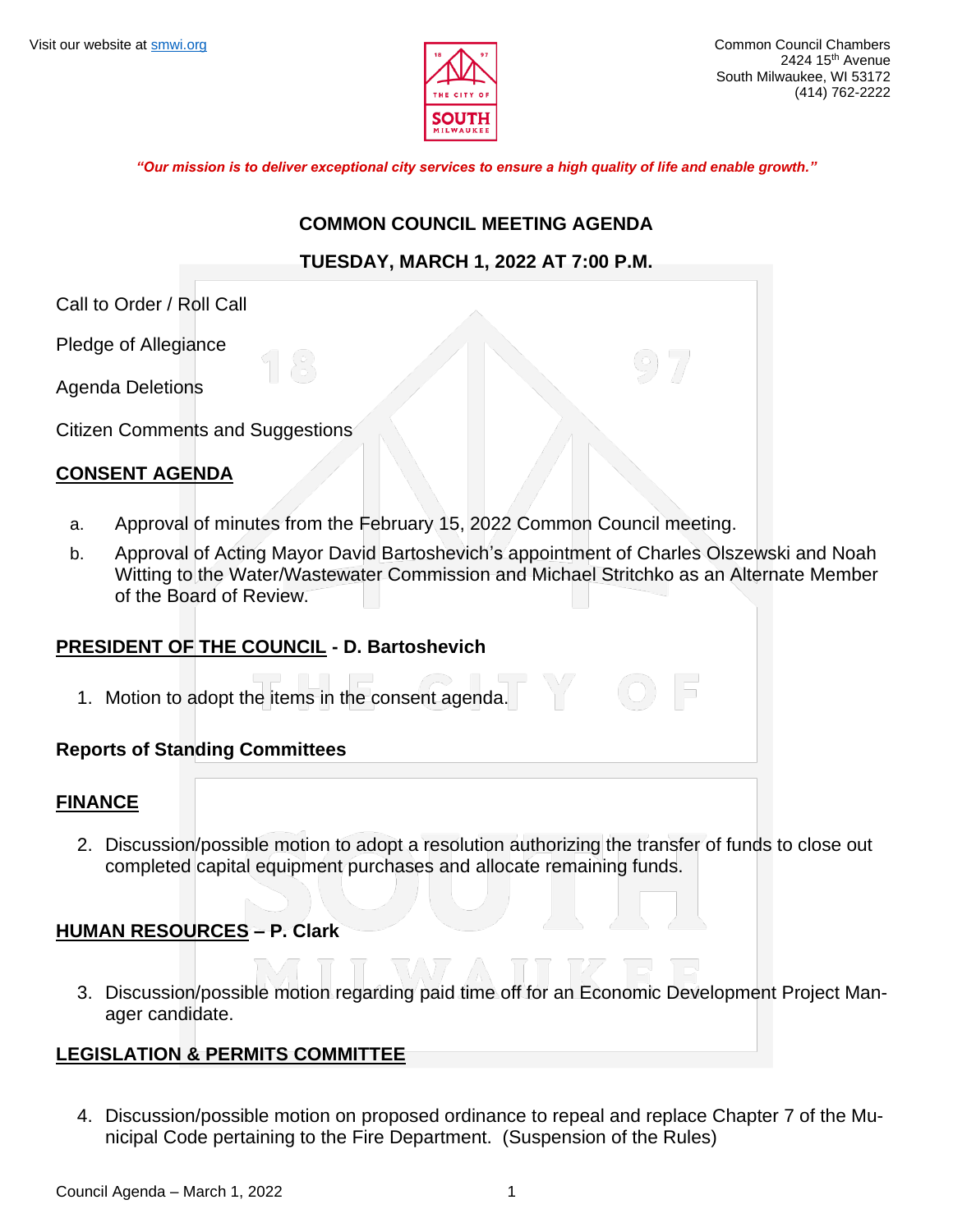- 5. Discussion/possible motion on proposed ordinance to repeal and replace Chapter 27 of the Municipal Code pertaining to Fire Prevention, Protection and Control. (Suspension of the Rules)
- 6. Discussion/possible motion on proposed ordinance to amend Chapter 18 of the Municipal Code pertaining to the Plumbing Code. (possible Suspension of the Rules)

# **PUBLIC WORKS AND PUBLIC PROPERTY – C. Maass**

#### **PLAN COMMISSION – B. Briesemeister**

- 7. Discussion/possible motion to approve the Certified Survey Map to re-divide lands at 906 and 914 Columbia Avenue, to create 2 Lots.
- 8. Discussion/possible motion to approve the conditional use permit to amend the mixed commercial-residential use at 1013 Milwaukee Avenue, zoned C-3 Central Business to include tattooing as part of the personnel services use.
- 9. Motion to schedule a public hearing on the Plan Commission's recommendation to amend zoning code to create a Planned Development District for a portion of the property at 1100 Milwaukee Avenue for repurposing of certain buildings for 160 residential units and commercial use together with various site improvements.

## **REPORTS OF THE MAYOR**

Adjourn.

DAVID BARTOSHEVICH, Acting Mayor KAREN KASTENSON, City Clerk



NOTE: Upon reasonable notice, a good faith effort will be made to accommodate the needs of disabled individuals through appropriate aids and services. Requests should be made as far in advance as possible, preferably a minimum of 48 hours. For additional information contact the City Clerk's office at 414 762-2222.